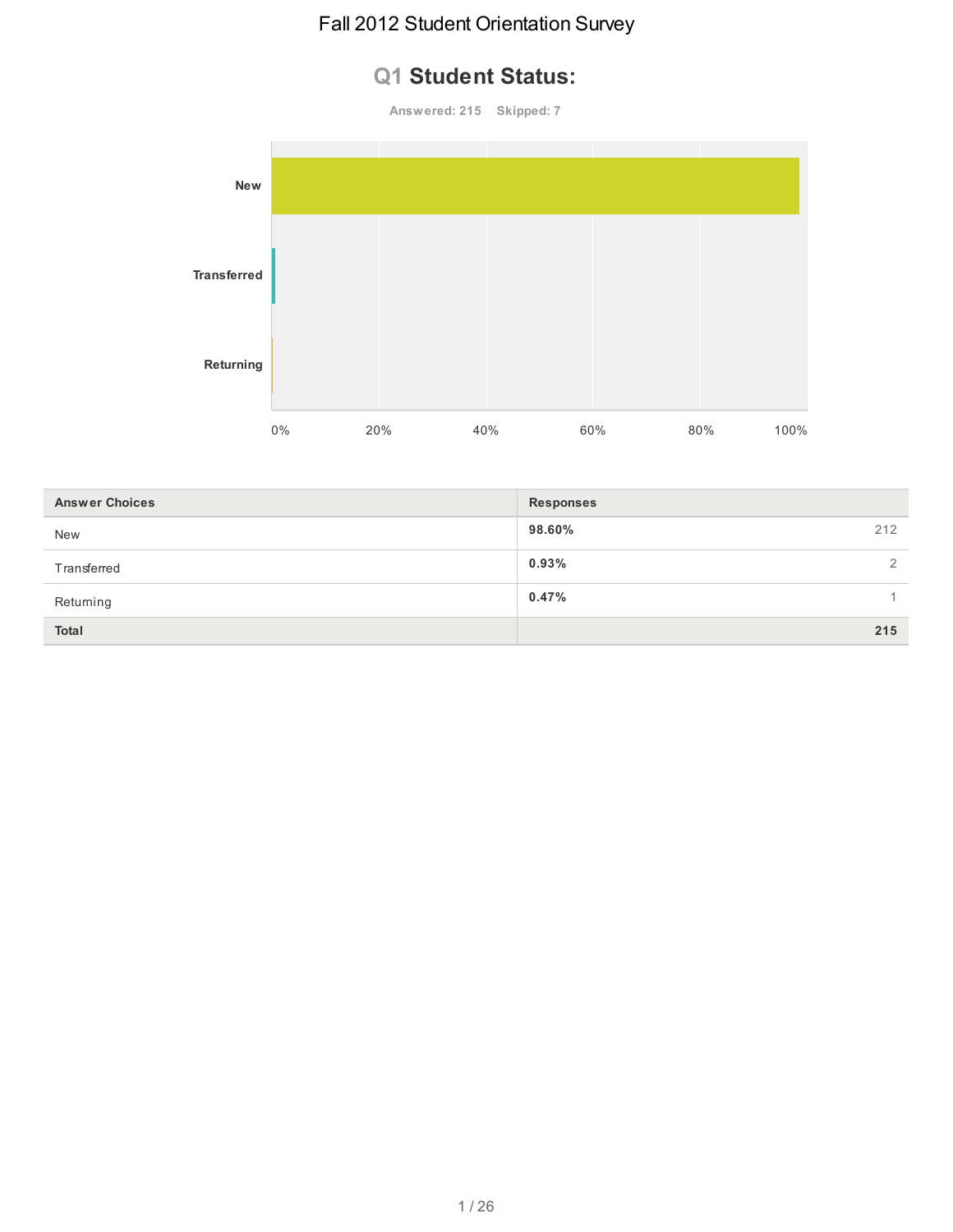# **Q2 Campus:**

**Answered: 221 Skipped: 1**



| <b>Answer Choices</b> | <b>Responses</b>           |
|-----------------------|----------------------------|
| National              | $0.90\%$<br>$\overline{2}$ |
| Pohnpei               | 99.10%<br>219              |
| Kosrae                | $\mathbf 0$<br>$0\%$       |
| Yap                   | $0\%$<br>$\mathbf 0$       |
| Chuuk                 | $\mathbf 0$<br>$0\%$       |
| <b>FMI</b>            | $\mathbf 0$<br>$0\%$       |
| Total                 | 221                        |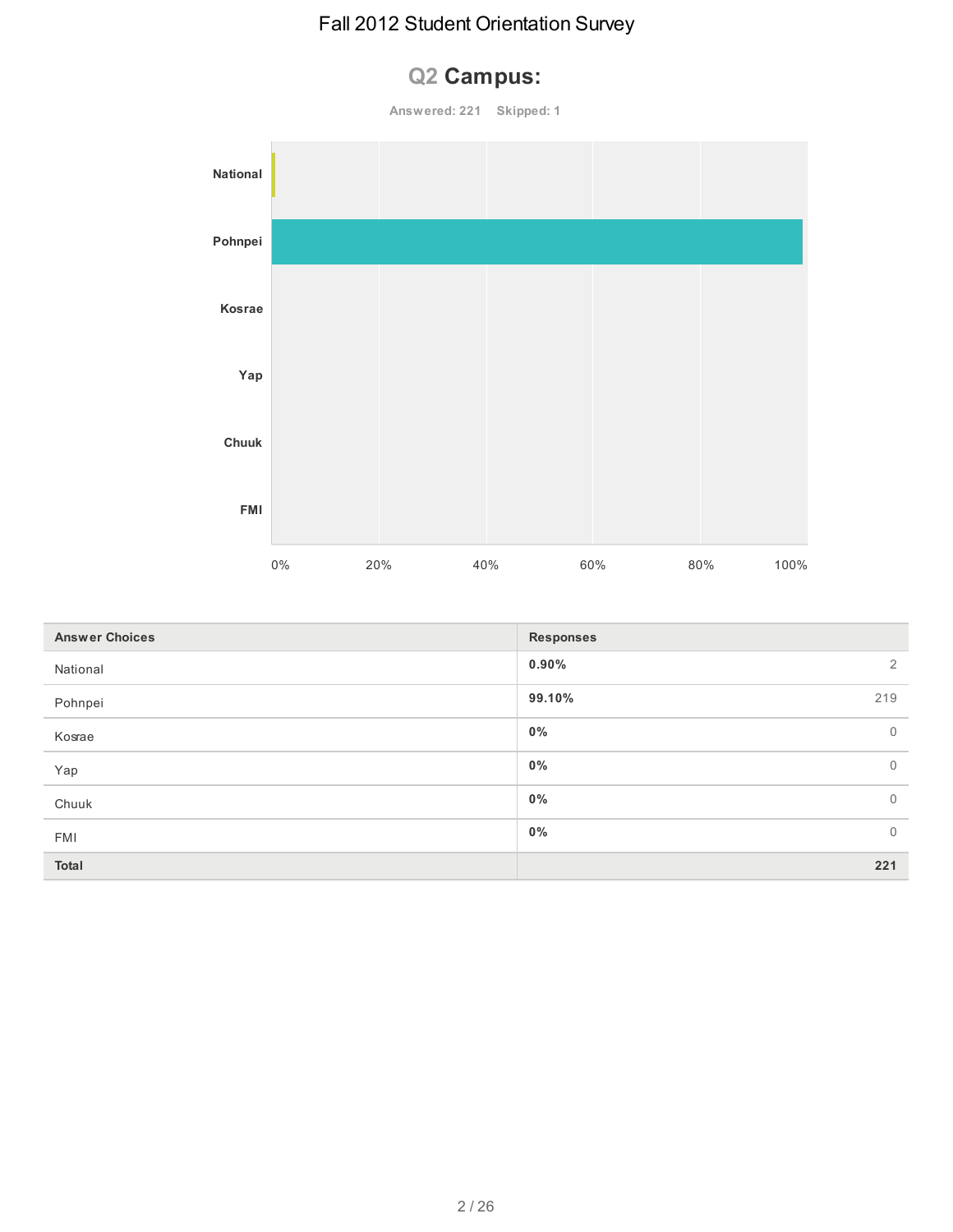# **Q3 Gender:**



| <b>Answer Choices</b> | <b>Responses</b> |     |
|-----------------------|------------------|-----|
| Male                  | 51.61%           | 112 |
| Female                | 48.39%           | 105 |
| <b>Total</b>          |                  | 217 |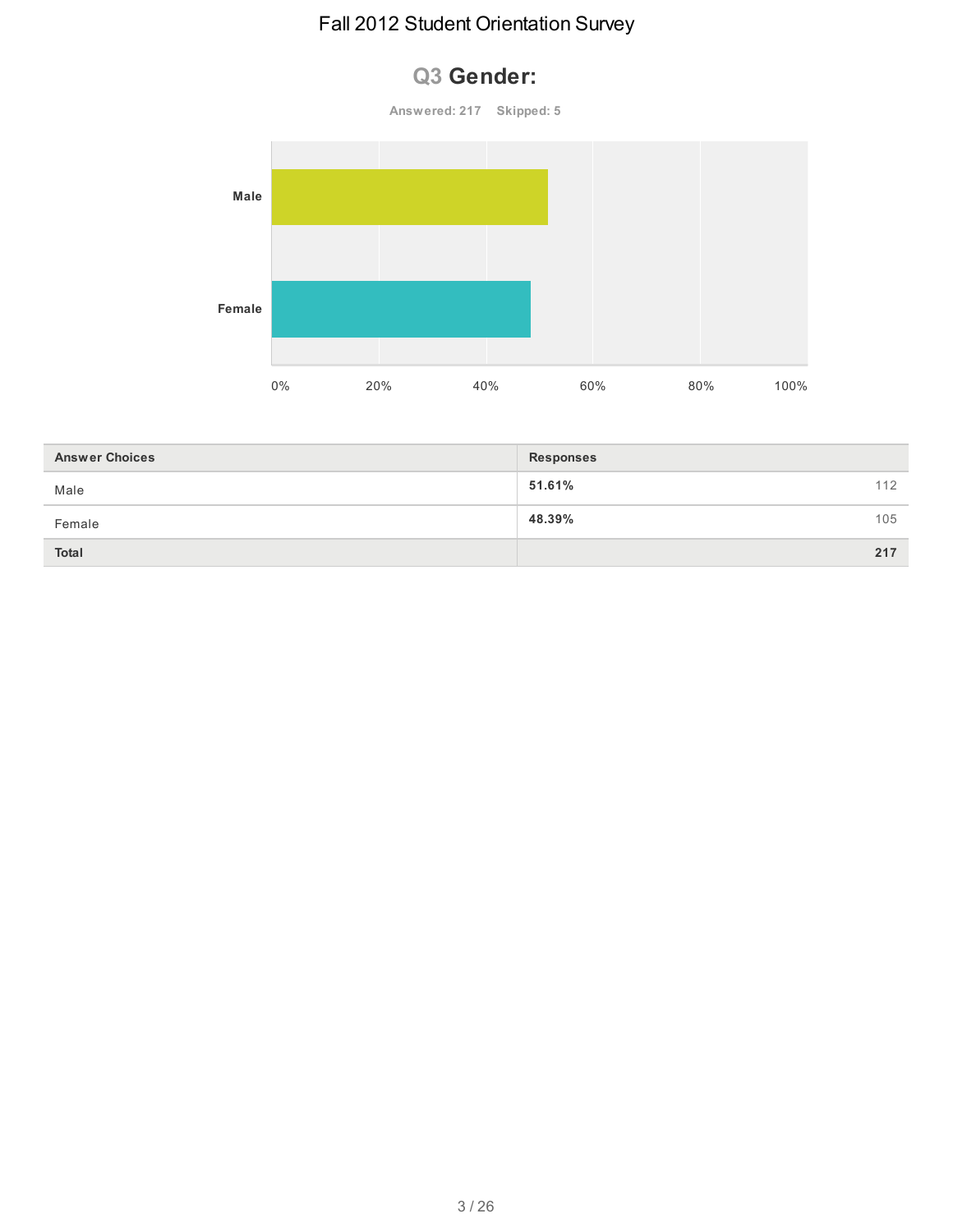# **Q4 Term enrolled:**

**Answered: 220 Skipped: 2**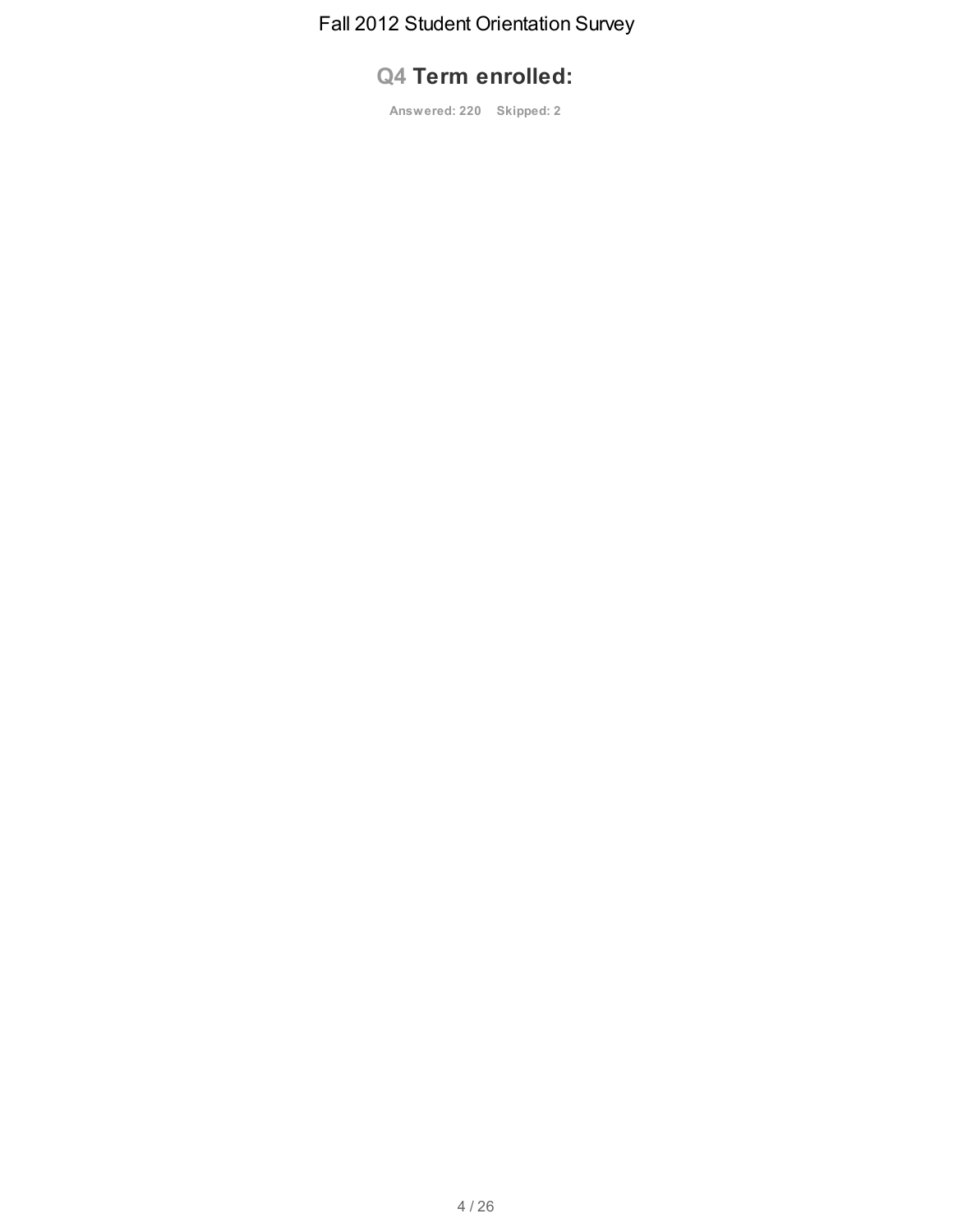

| <b>Answer Choices</b>    | <b>Responses</b>        |
|--------------------------|-------------------------|
| <b>Strongly Agree</b>    | 36.20%<br>80            |
| Agree                    | 51.58%<br>114           |
| Neutral                  | 20<br>9.05%             |
| Disagree                 | 2.71%<br>6              |
| <b>Strongly Disagree</b> | 0.45%<br>$\overline{1}$ |
| <b>Total</b>             | 221                     |

# **Q5 I understood and am aware of the academic policies that were presented.**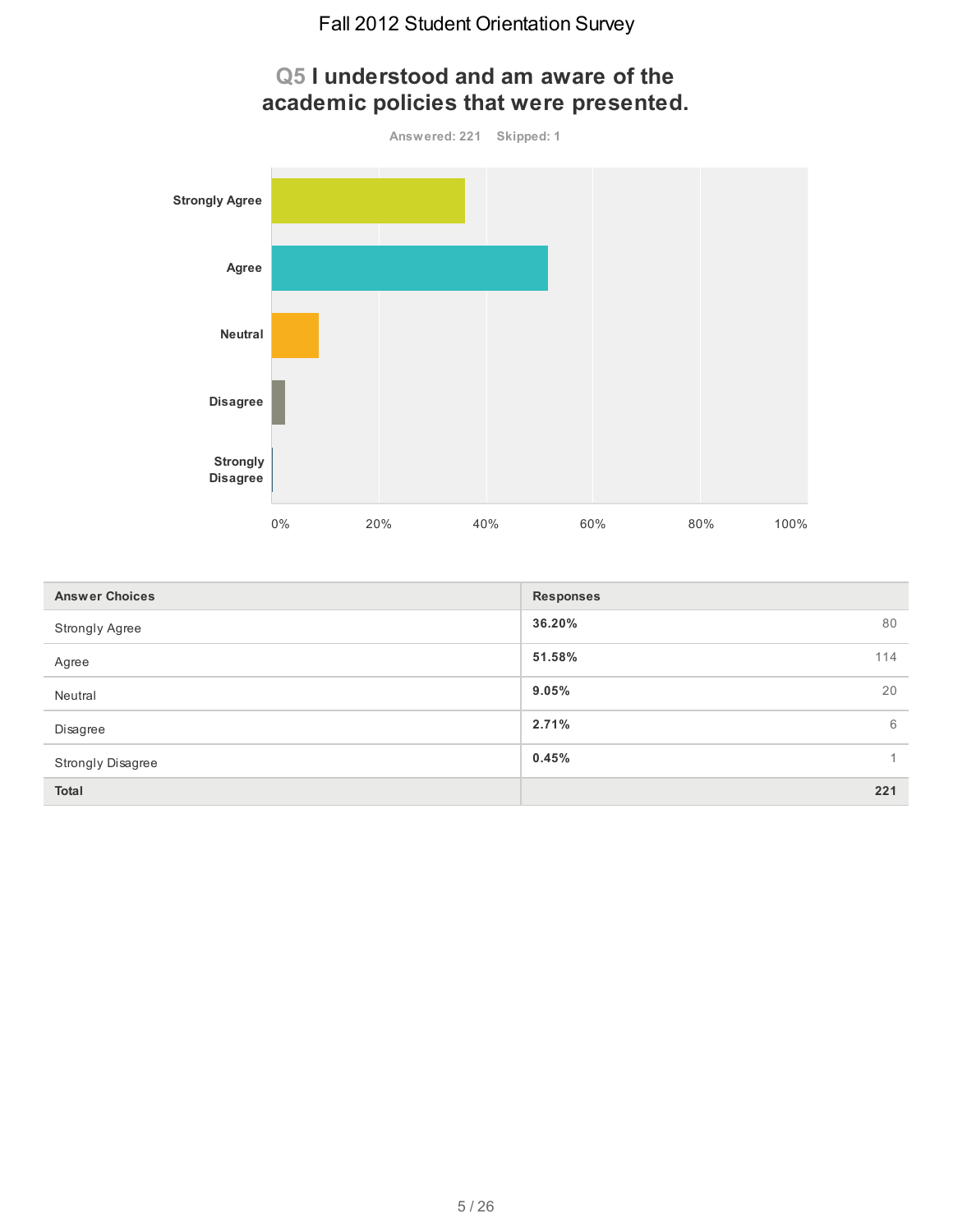# **Q6 I understood and am aware of the variety of academic programs and opportunities available. Answered: 222 Skipped: 0 Strongly Agree Agree Neutral Disagree Strongly Disagree** 0% 20% 40% 60% 80% 100%

| <b>Answer Choices</b>    | <b>Responses</b> |
|--------------------------|------------------|
| <b>Strongly Agree</b>    | 25.68%<br>57     |
| Agree                    | 53.15%<br>118    |
| Neutral                  | 15.32%<br>34     |
| Disagree                 | 4.95%<br>11      |
| <b>Strongly Disagree</b> | $0.90\%$<br>2    |
| Total                    | 222              |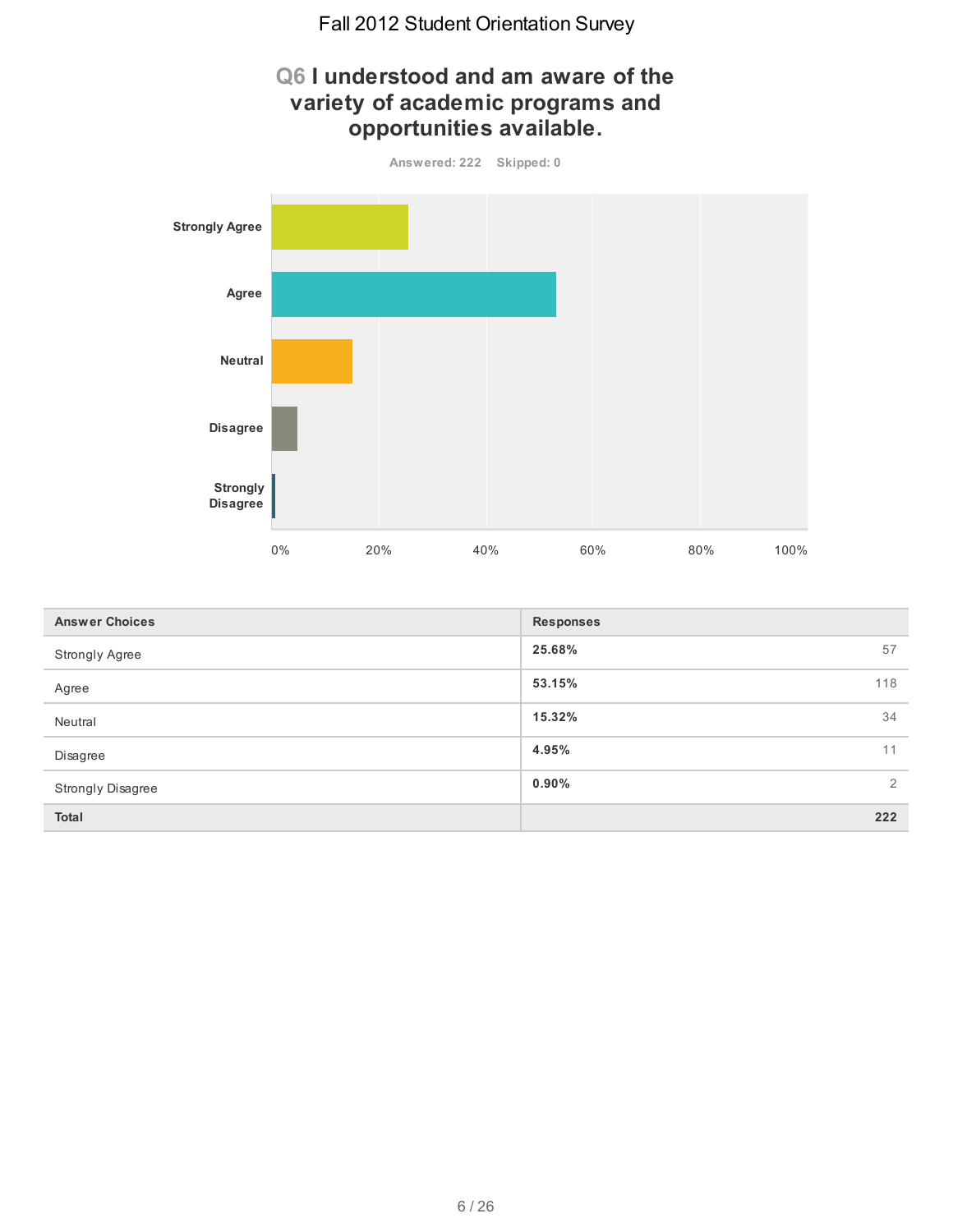

| <b>Answer Choices</b> | <b>Responses</b>        |
|-----------------------|-------------------------|
| Strongly Agree        | 31.22%<br>69            |
| Agree                 | 47.96%<br>106           |
| Neutral               | 13.57%<br>30            |
| Disagree              | 15<br>6.79%             |
| Strongly Disagree     | 0.45%<br>$\overline{1}$ |
| Total                 | 221                     |

7 / 26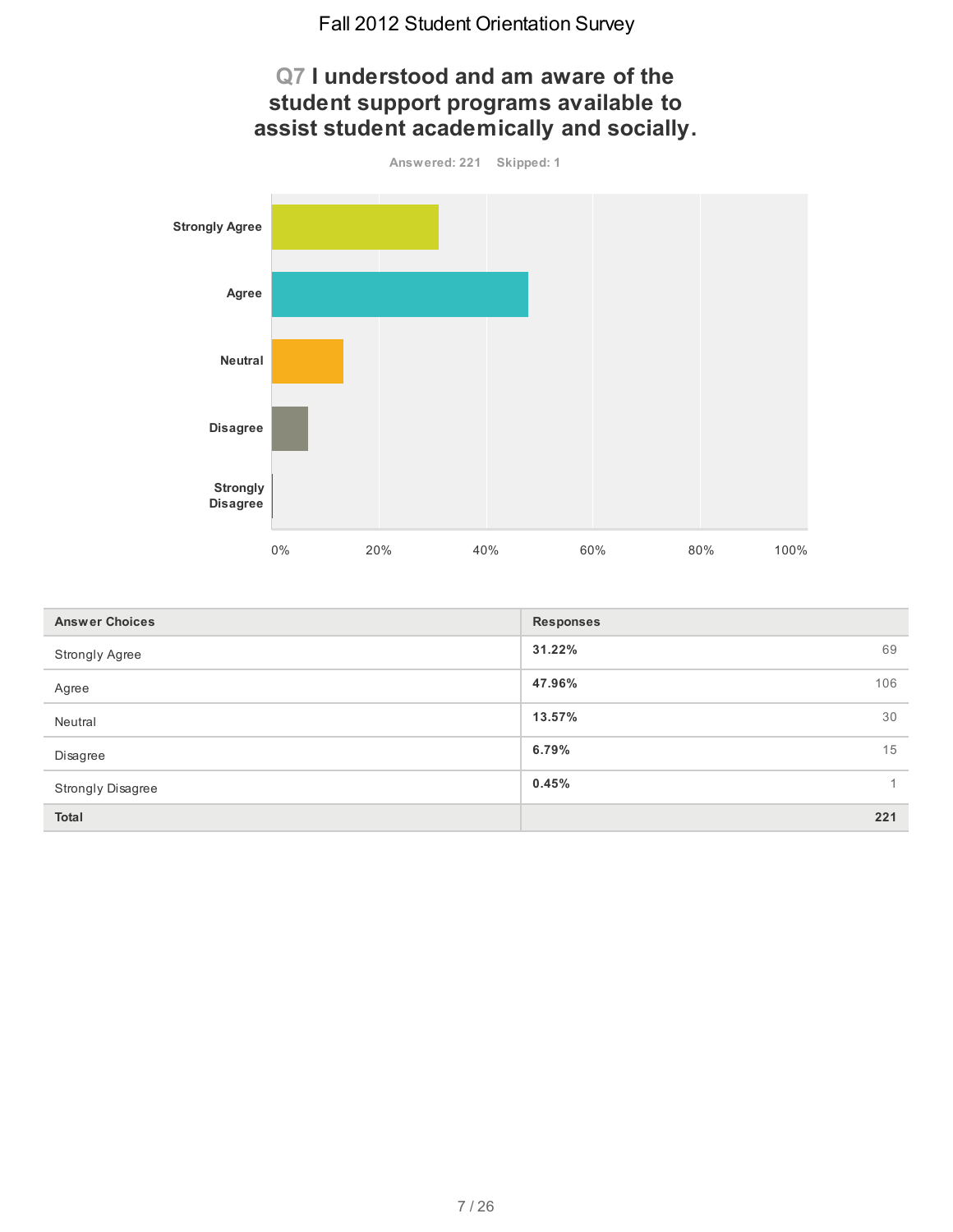# **Q8 I understood and am aware of the student services policies, student conduct and disciplinary matters presented.**



| <b>Answer Choices</b> | <b>Responses</b>        |
|-----------------------|-------------------------|
| Strongly Agree        | 31.22%<br>69            |
| Agree                 | 93<br>42.08%            |
| Neutral               | 47<br>21.27%            |
| Disagree              | 3.62%<br>8              |
| Strongly Disagree     | 1.81%<br>$\overline{4}$ |
| Total                 | 221                     |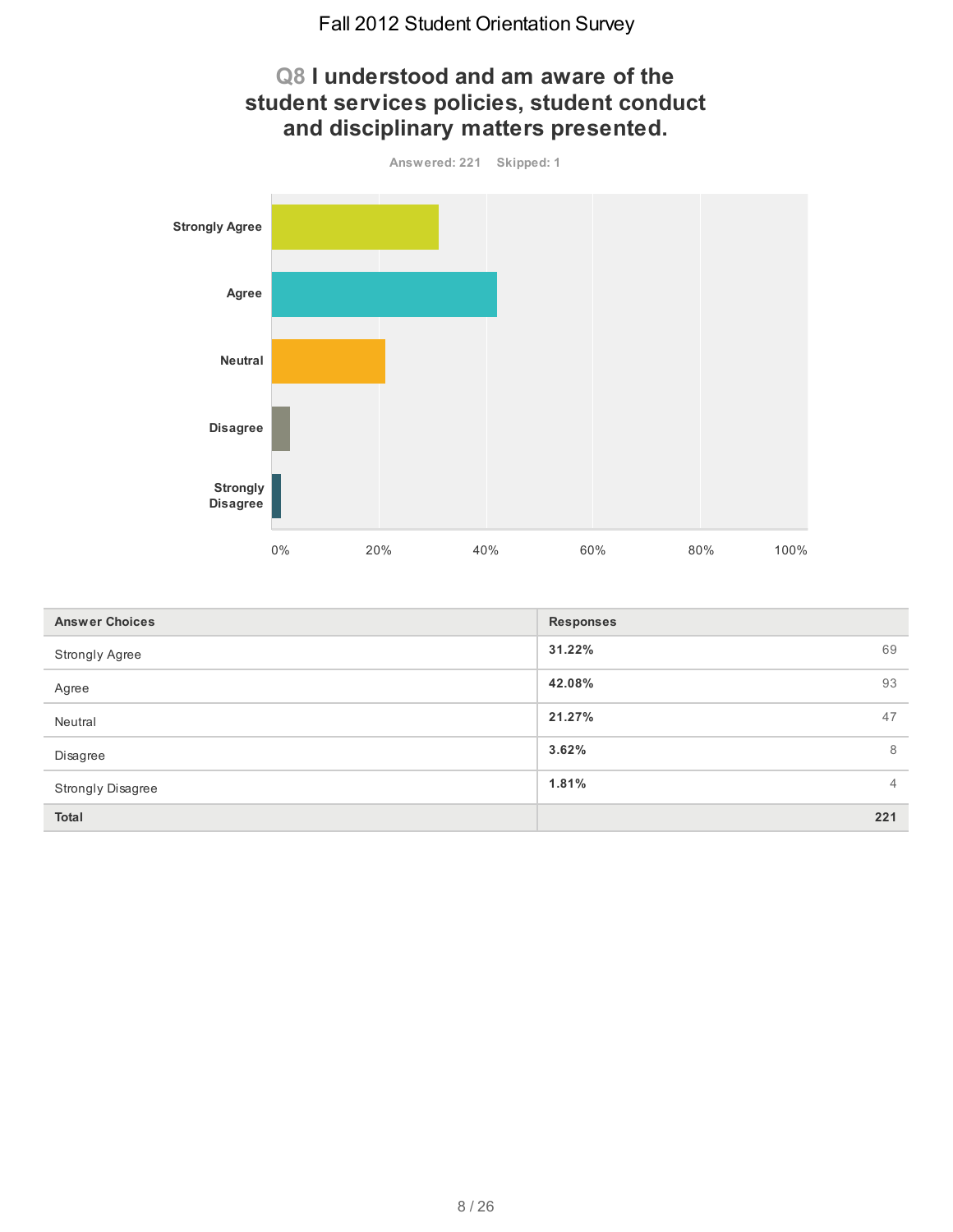# **Q9 I understood and am now aware of the policy on the use of alcohol and drugs that was presented.**



| <b>Answer Choices</b> | <b>Responses</b> |
|-----------------------|------------------|
| <b>Strongly Agree</b> | 96<br>44.04%     |
| Agree                 | 67<br>30.73%     |
| Neutral               | 18<br>8.26%      |
| Disagree              | 11.01%<br>24     |
| Strongly Disagree     | 13<br>5.96%      |
| <b>Total</b>          | 218              |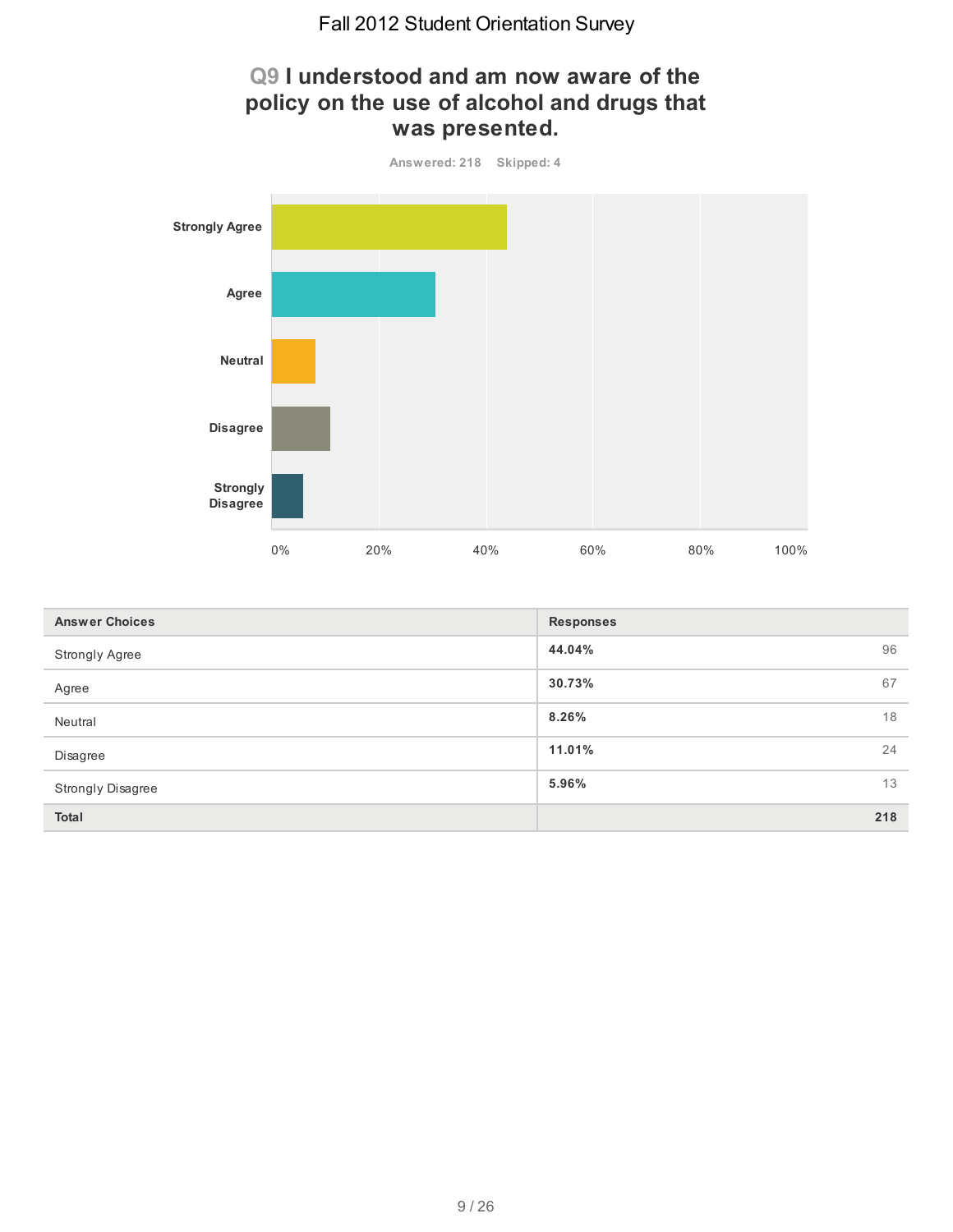# **Q10 I understood and am aware of the policies dealing with student grievance, student government and due process that was presented.**



| <b>Answer Choices</b>    | <b>Responses</b> |
|--------------------------|------------------|
| <b>Strongly Agree</b>    | 18.47%<br>41     |
| Agree                    | 45.50%<br>101    |
| Neutral                  | 58<br>26.13%     |
| Disagree                 | 19<br>8.56%      |
| <b>Strongly Disagree</b> | 1.35%<br>3       |
| <b>Total</b>             | 222              |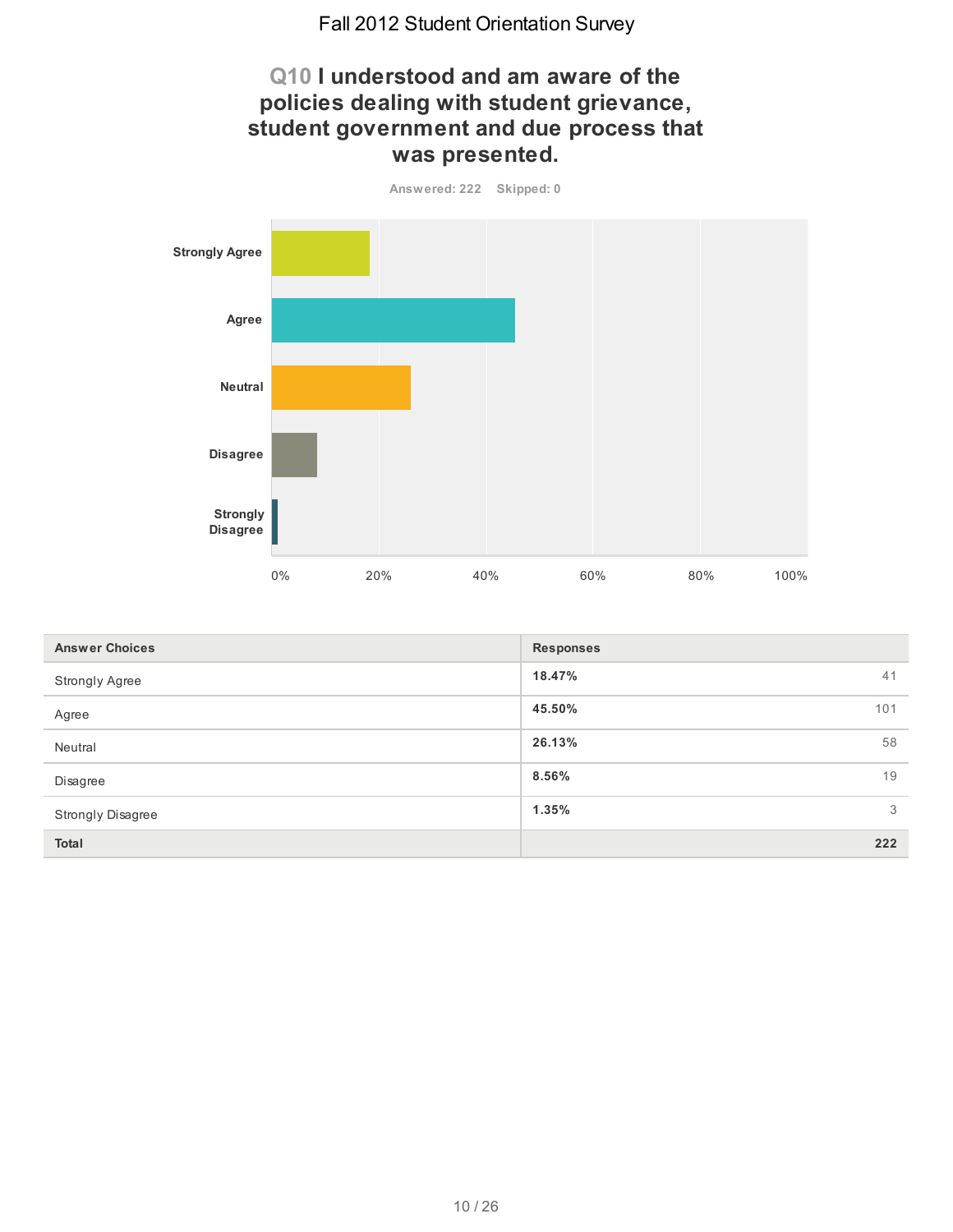#### **Q11 I understood and am now aware of all procedures from registration through graduation requirements and all other procedures that were presented.**



| <b>Answer Choices</b>    | <b>Responses</b>        |
|--------------------------|-------------------------|
| <b>Strongly Agree</b>    | 30.18%<br>67            |
| Agree                    | 51.80%<br>115           |
| Neutral                  | 26<br>11.71%            |
| Disagree                 | 10<br>4.50%             |
| <b>Strongly Disagree</b> | 1.80%<br>$\overline{4}$ |
| <b>Total</b>             | 222                     |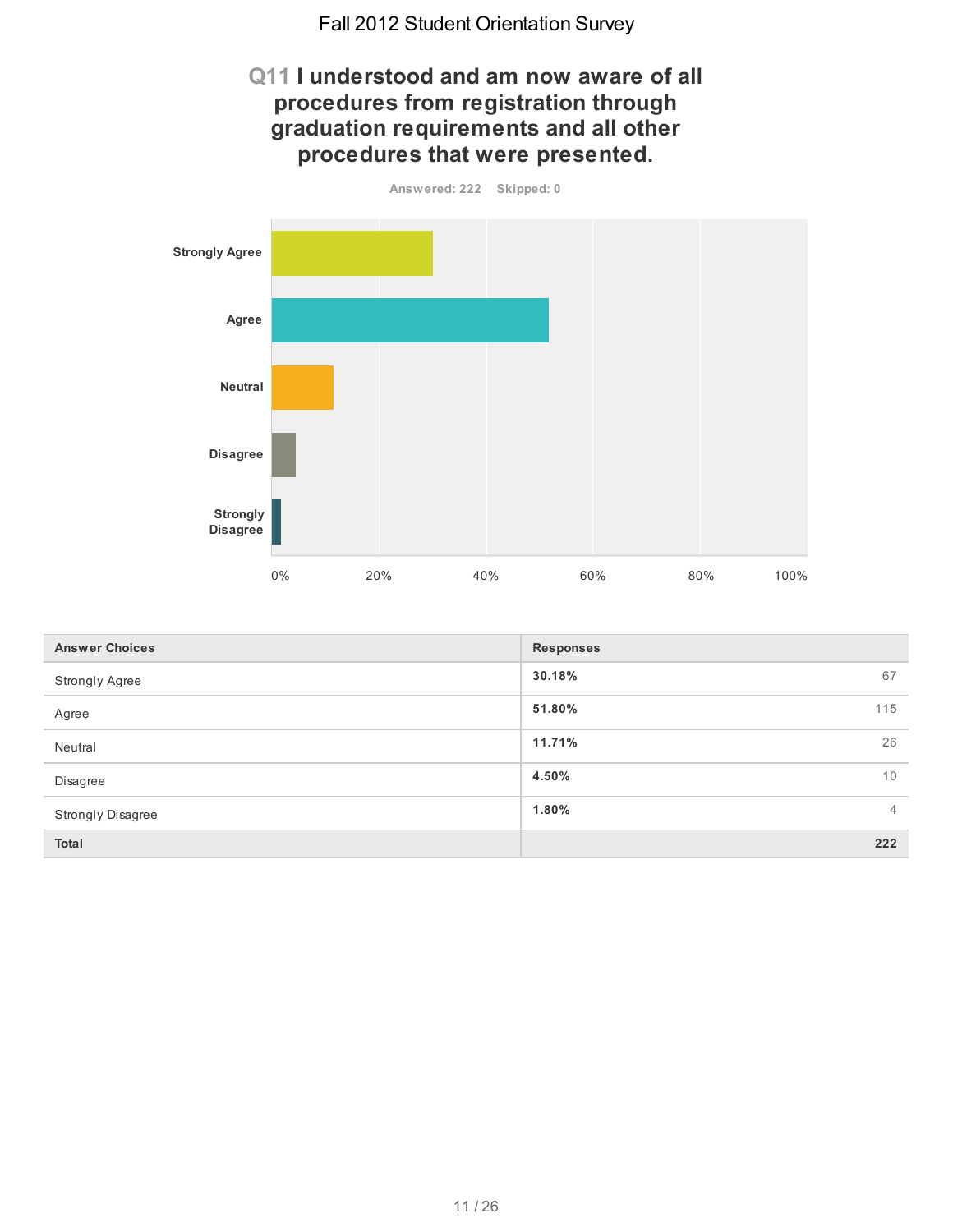

| <b>Answer Choices</b>    | <b>Responses</b>           |
|--------------------------|----------------------------|
| <b>Strongly Agree</b>    | 68<br>30.77%               |
| Agree                    | 50.23%<br>111              |
| Neutral                  | 28<br>12.67%               |
| Disagree                 | 12<br>5.43%                |
| <b>Strongly Disagree</b> | $\overline{2}$<br>$0.90\%$ |
| <b>Total</b>             | 221                        |

# **Q12 I understood and am now aware of the services provided at the Counseling Office.**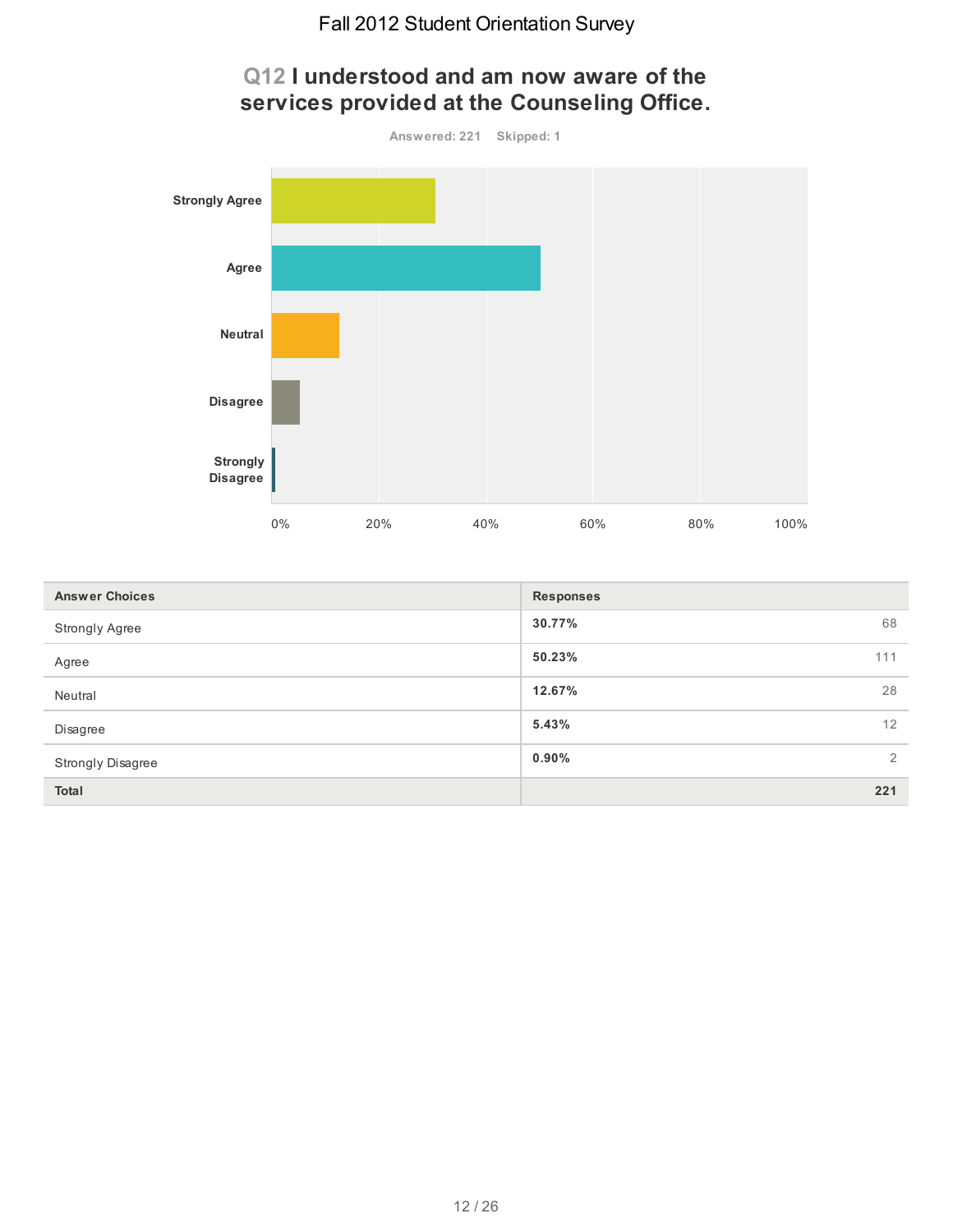# **Q13 I understood and am now aware of the services provided at the Business Office and information on Student Accounts were clearly presented.**



| <b>Answer Choices</b> | <b>Responses</b>        |
|-----------------------|-------------------------|
| Strongly Agree        | 29.55%<br>65            |
| Agree                 | 47.73%<br>105           |
| Neutral               | 34<br>15.45%            |
| Disagree              | 12<br>5.45%             |
| Strongly Disagree     | 1.82%<br>$\overline{4}$ |
| <b>Total</b>          | 220                     |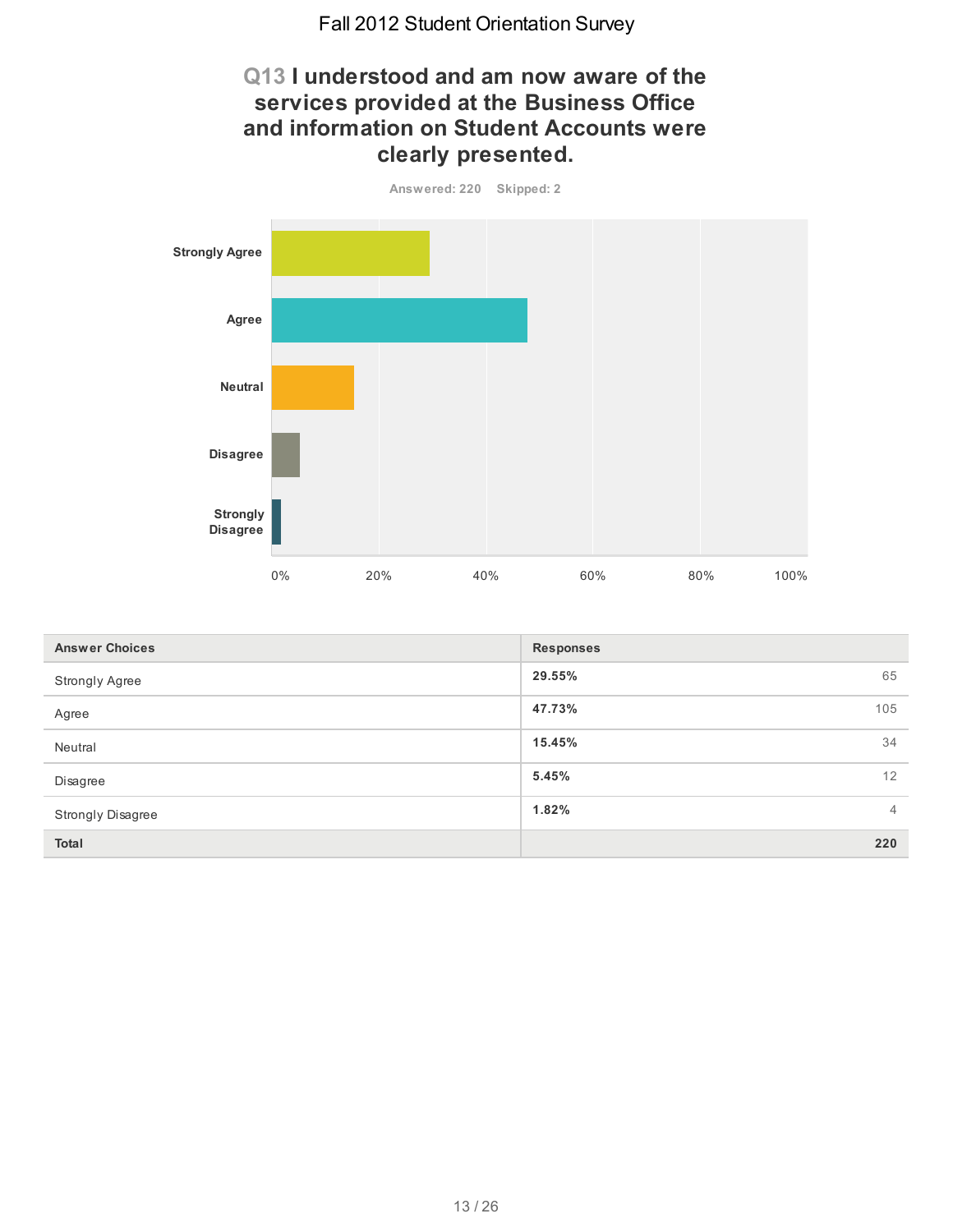# **Q14 I understood and am now aware of the services provided at the Financial Aid Office.**



| <b>Answer Choices</b> | <b>Responses</b>        |
|-----------------------|-------------------------|
| <b>Strongly Agree</b> | 37.27%<br>82            |
| Agree                 | 48.18%<br>106           |
| Neutral               | 12.27%<br>27            |
| Disagree              | 2.27%<br>5              |
| Strongly Disagree     | $0\%$<br>$\overline{0}$ |
| <b>Total</b>          | 220                     |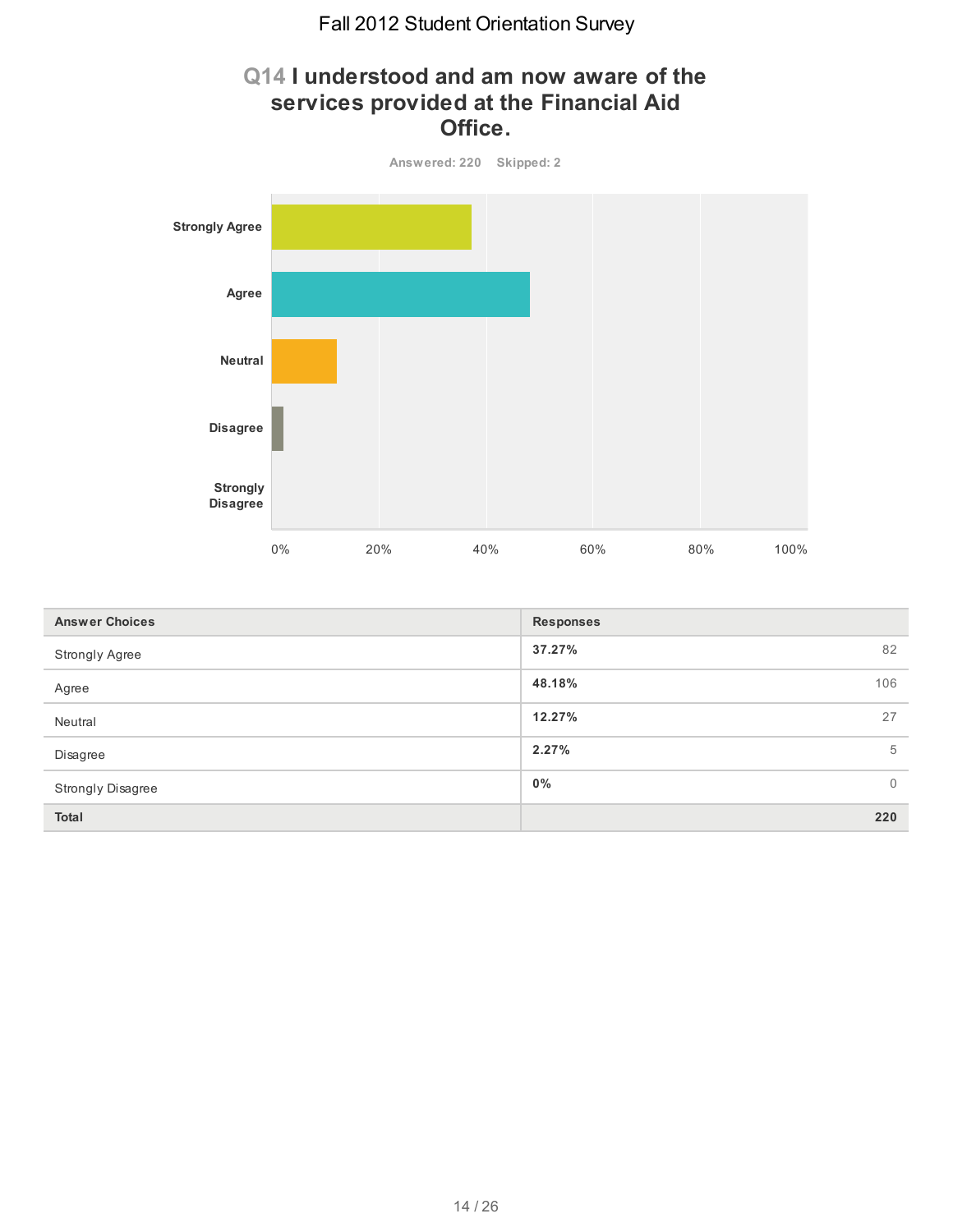

| <b>Answer Choices</b> | <b>Responses</b>        |
|-----------------------|-------------------------|
| Strongly Agree        | 85<br>38.64%            |
| Agree                 | 102<br>46.36%           |
| Neutral               | 24<br>10.91%            |
| Disagree              | 2.27%<br>5              |
| Strongly Disagree     | 1.82%<br>$\overline{4}$ |
| <b>Total</b>          | 220                     |

# **Q15 I understood and am now aware of the services provided by the Bookstore.**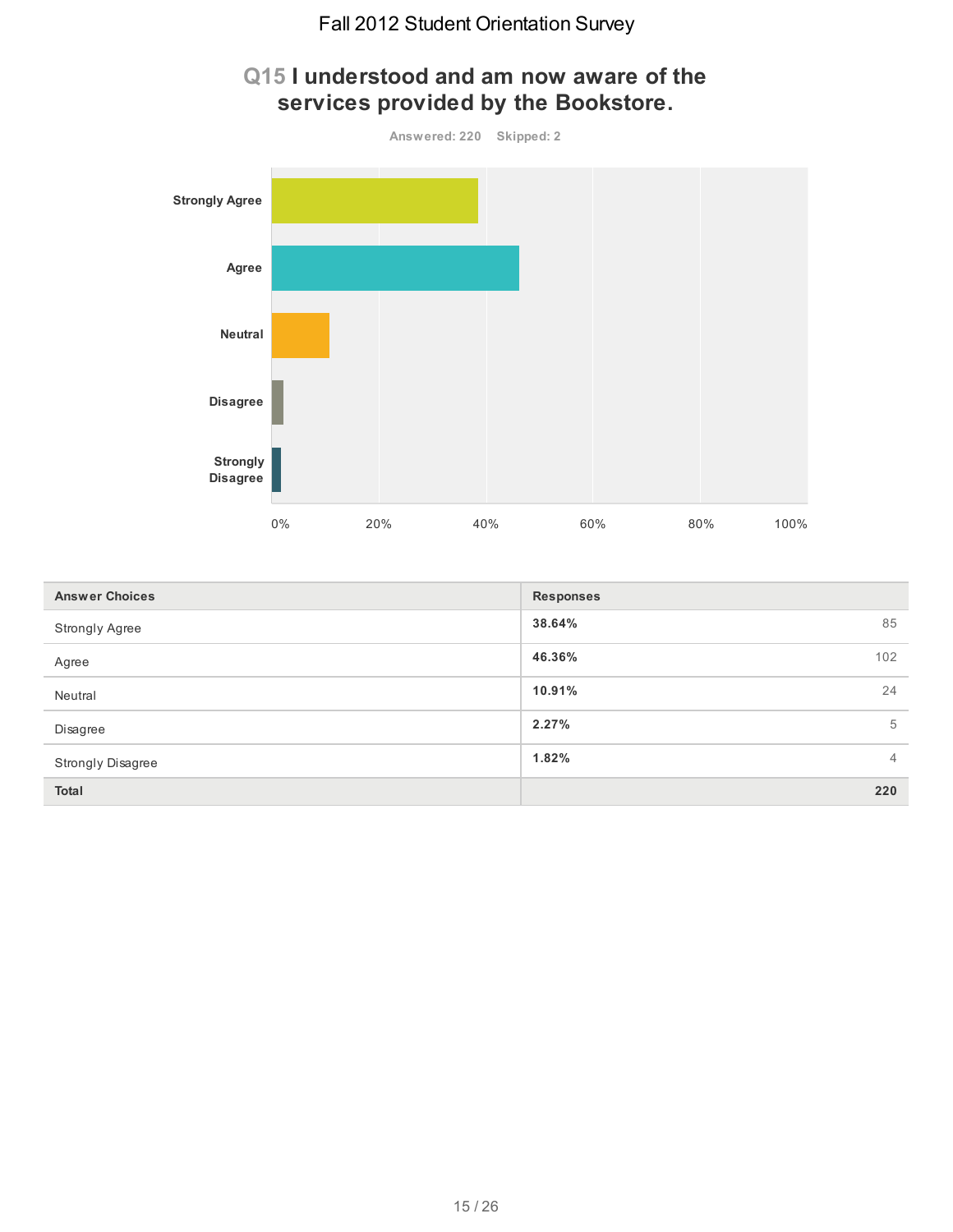# **Q16 I understood and am now aware of the services provided at the Dispensary and information on related matters were clearly presented.**



| <b>Answer Choices</b> | <b>Responses</b>      |
|-----------------------|-----------------------|
| <b>Strongly Agree</b> | 33.48%<br>74          |
| Agree                 | 89<br>40.27%          |
| Neutral               | 21.27%<br>47          |
| Disagree              | 10<br>4.52%           |
| Strongly Disagree     | 0.45%<br>$\mathbf{1}$ |
| Total                 | 221                   |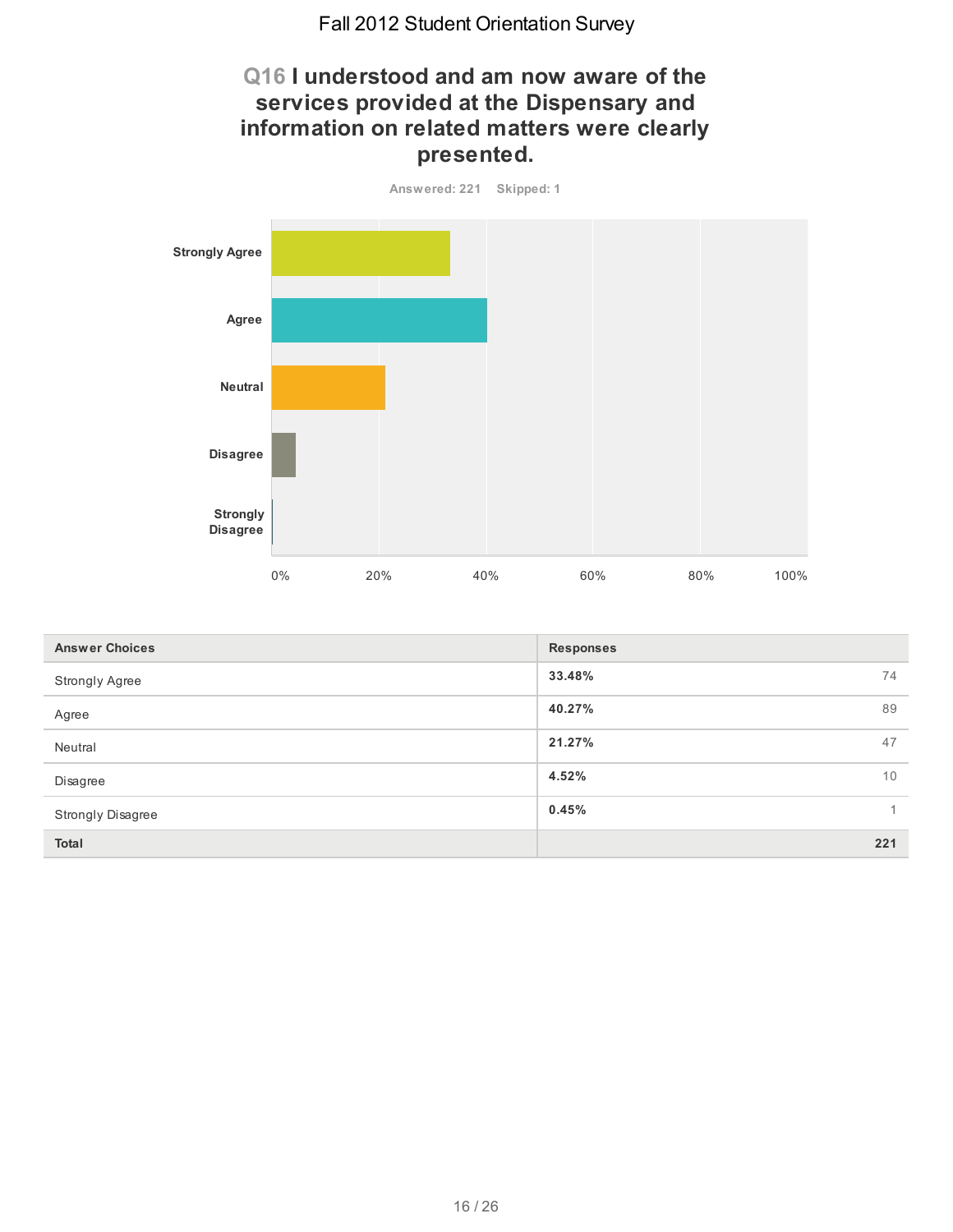# **Q17 I understood and am now aware of the services provided at the Learning Resources Center and information and procedures on use of the center were clearly presented.**

**Answered: 219 Skipped: 3**



| <b>Answer Choices</b> | <b>Responses</b> |
|-----------------------|------------------|
| <b>Strongly Agree</b> | 26.03%<br>57     |
| Agree                 | 45.21%<br>99     |
| Neutral               | 49<br>22.37%     |
| Disagree              | 5.02%<br>11      |
| Strongly Disagree     | 3<br>1.37%       |
| Total                 | 219              |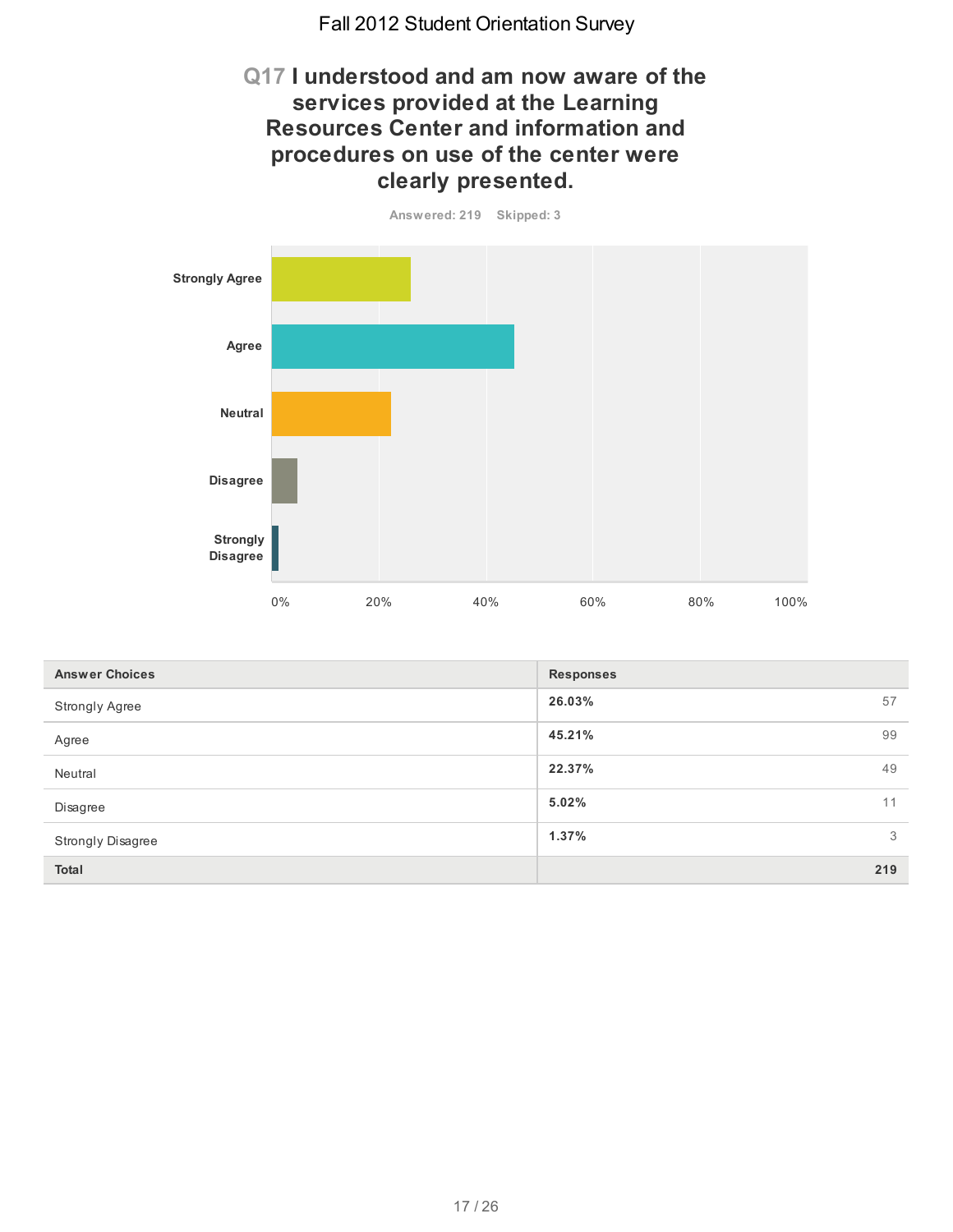#### **Q18 I understood and am now aware of the services and student acitivities provided at the Recreation.**



| <b>Answer Choices</b> | <b>Responses</b> |
|-----------------------|------------------|
| Strongly Agree        | 23.64%<br>52     |
| Agree                 | 46.82%<br>103    |
| Neutral               | 21.82%<br>48     |
| Disagree              | 6.36%<br>14      |
| Strongly Disagree     | 3<br>1.36%       |
| <b>Total</b>          | 220              |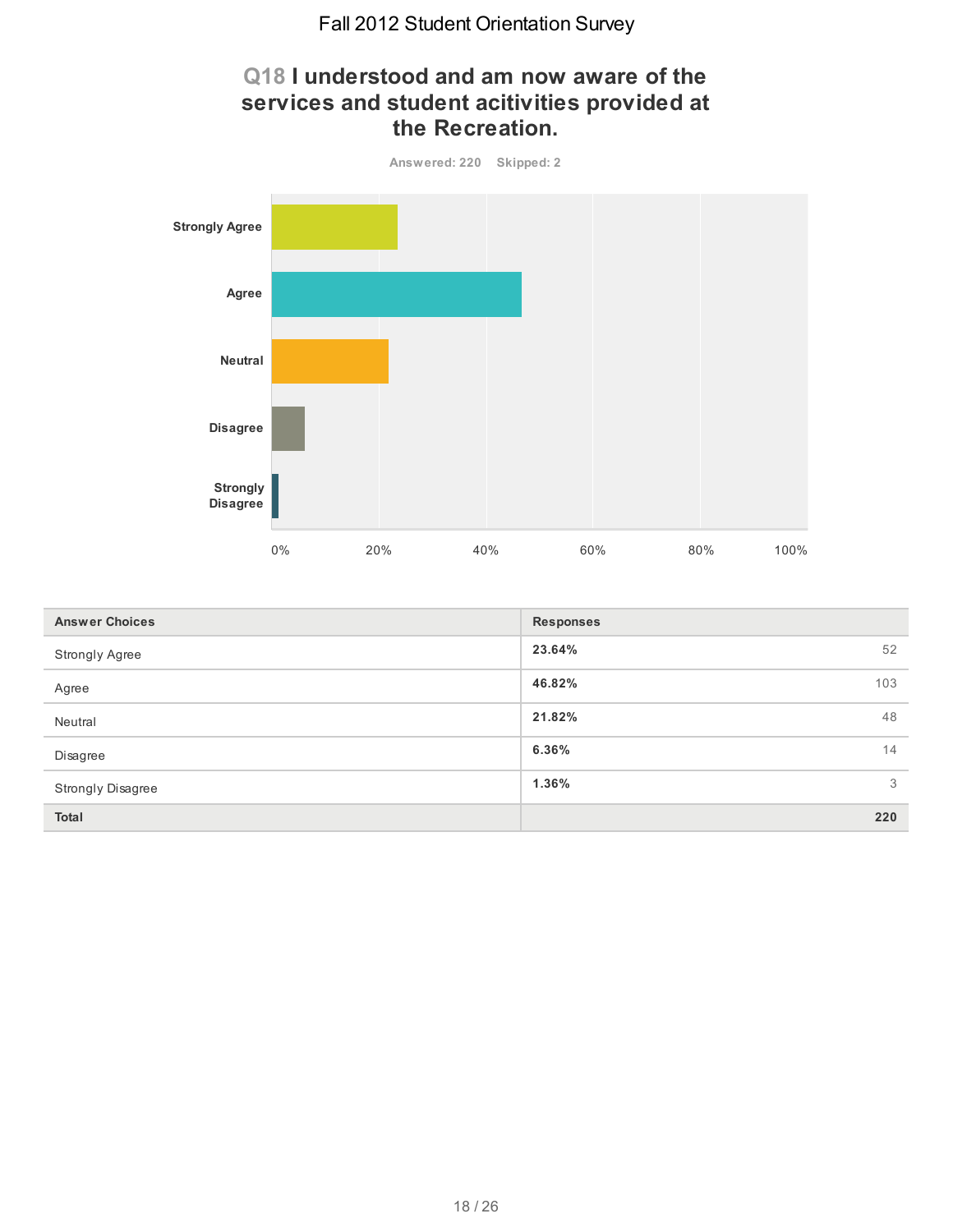

| Q19 I understood and am now aware of the   |  |
|--------------------------------------------|--|
| services and schedules of the Dining Hall. |  |

| <b>Answer Choices</b>    | <b>Responses</b> |
|--------------------------|------------------|
| Strongly Agree           | 42<br>19.00%     |
| Agree                    | 42.53%<br>94     |
| Neutral                  | 20.36%<br>45     |
| Disagree                 | 28<br>12.67%     |
| <b>Strongly Disagree</b> | 12<br>5.43%      |
| Total                    | 221              |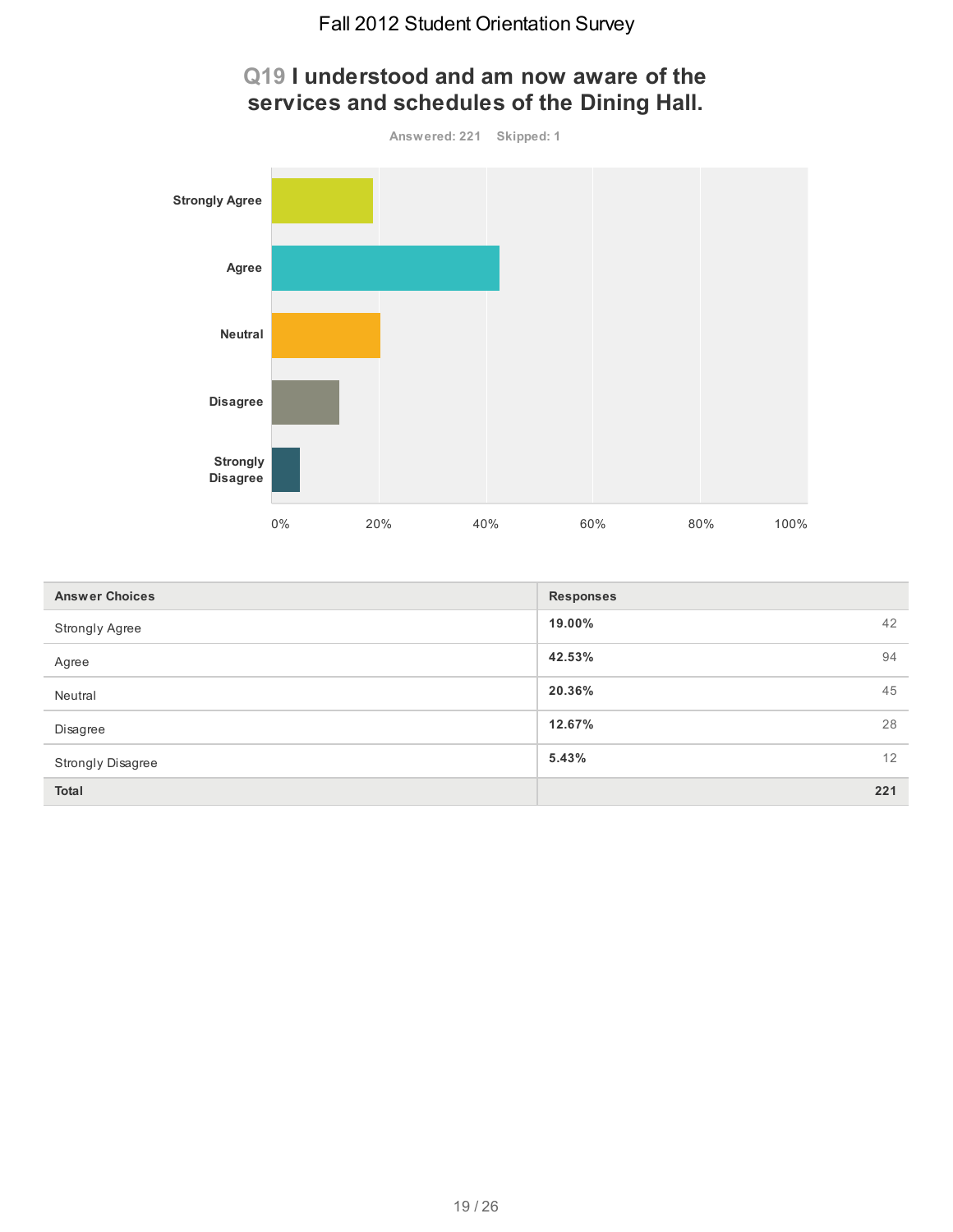# **Q20 I understood and am now aware of the Residence Hall rules, policies and student activities.**



| <b>Answer Choices</b> | <b>Responses</b> |
|-----------------------|------------------|
| <b>Strongly Agree</b> | 26.36%<br>58     |
| Agree                 | 89<br>40.45%     |
| Neutral               | 34<br>15.45%     |
| Disagree              | 23<br>10.45%     |
| Strongly Disagree     | 16<br>7.27%      |
| <b>Total</b>          | 220              |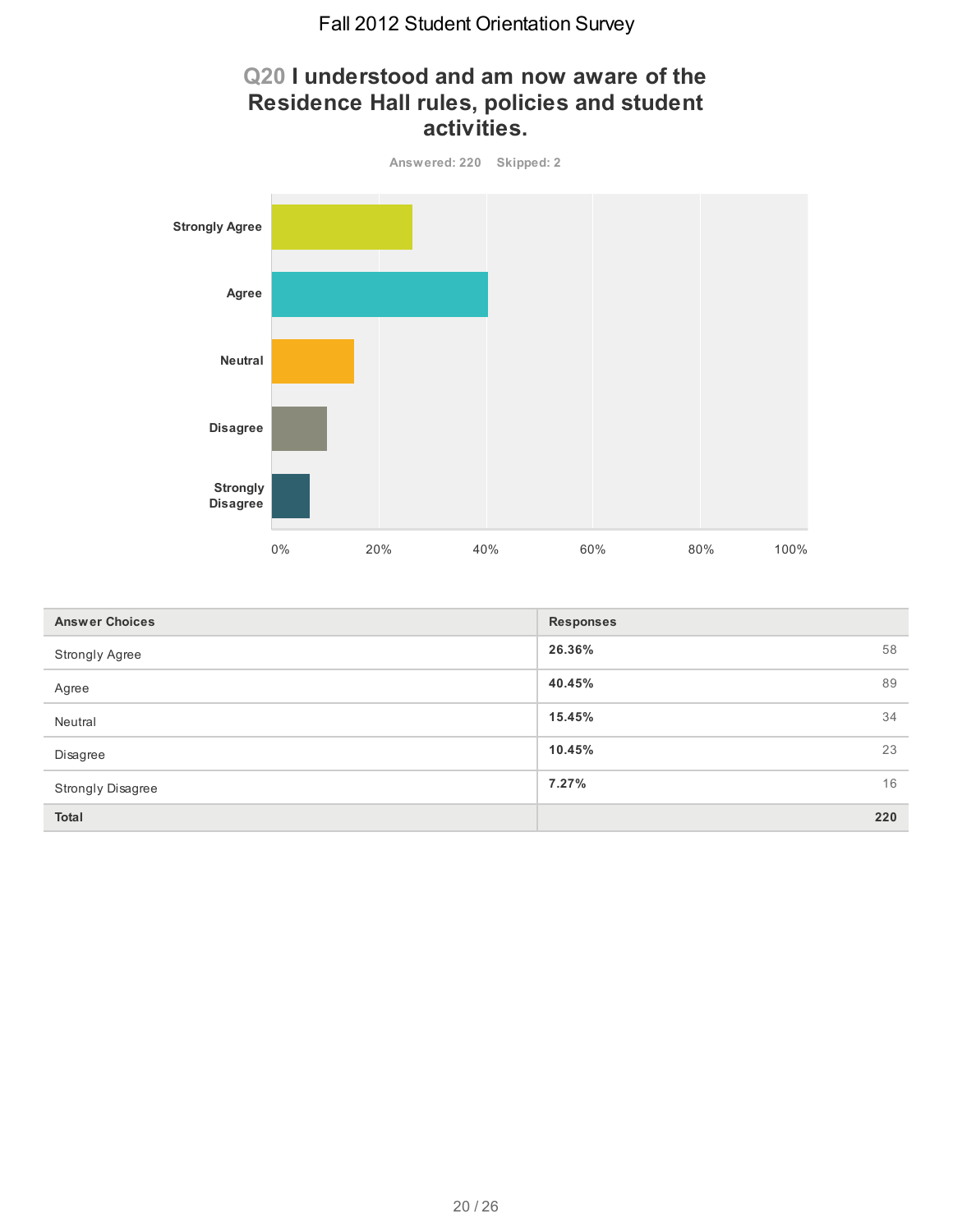

| <b>Answer Choices</b> | <b>Responses</b> |
|-----------------------|------------------|
| Strongly Agree        | 30.28%<br>66     |
| Agree                 | 41.74%<br>91     |
| Neutral               | 21.56%<br>47     |
| Disagree              | 4.13%<br>9       |
| Strongly Disagree     | 2.29%<br>5       |
| Total                 | 218              |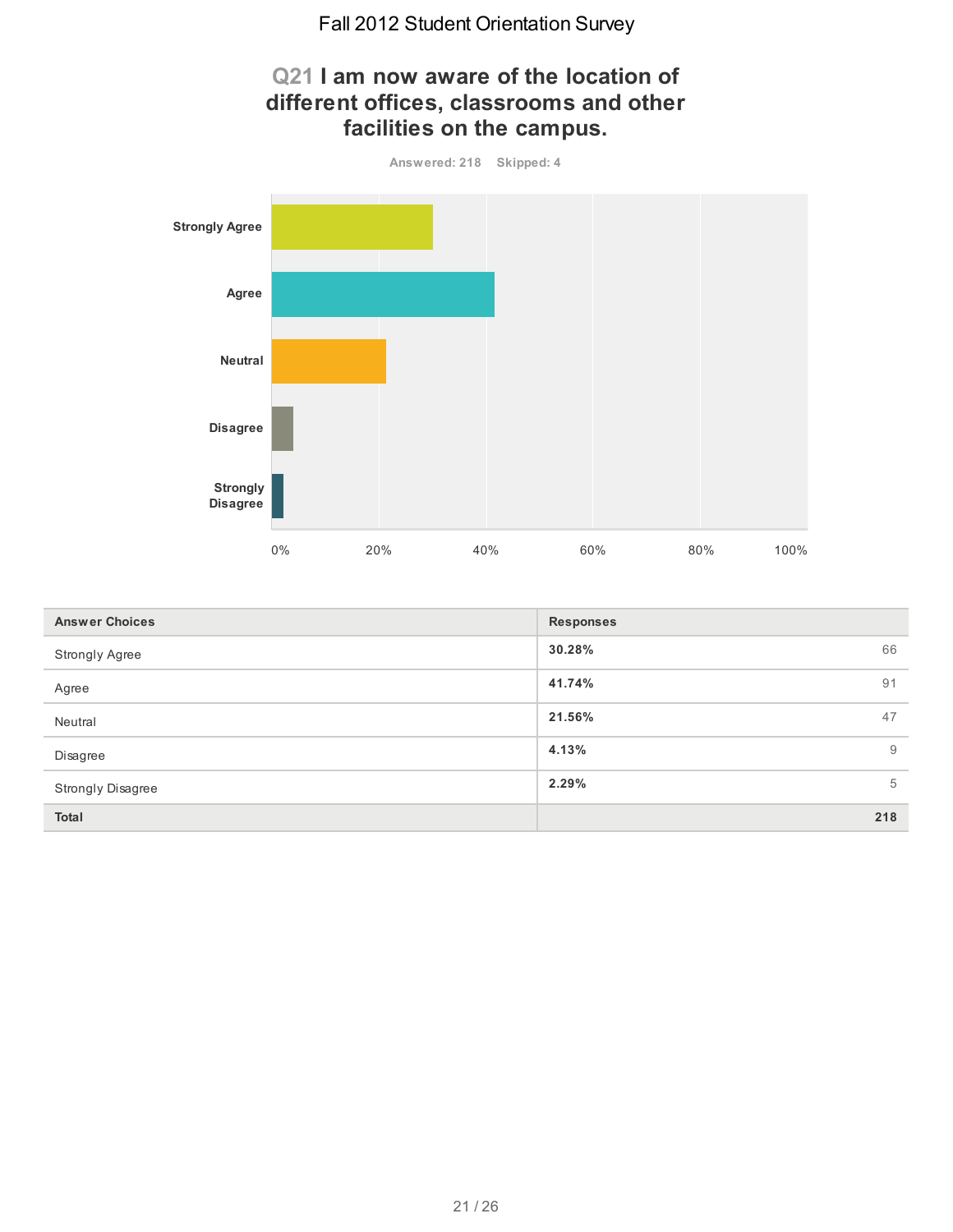

| Q22 I understood and am now aware of the |  |
|------------------------------------------|--|
| use of the different college facilities. |  |

| <b>Answer Choices</b> | <b>Responses</b> |
|-----------------------|------------------|
| <b>Strongly Agree</b> | 23.74%<br>52     |
| Agree                 | 41.10%<br>90     |
| Neutral               | 25.57%<br>56     |
| Disagree              | 16<br>7.31%      |
| Strongly Disagree     | 2.28%<br>5       |
| Total                 | 219              |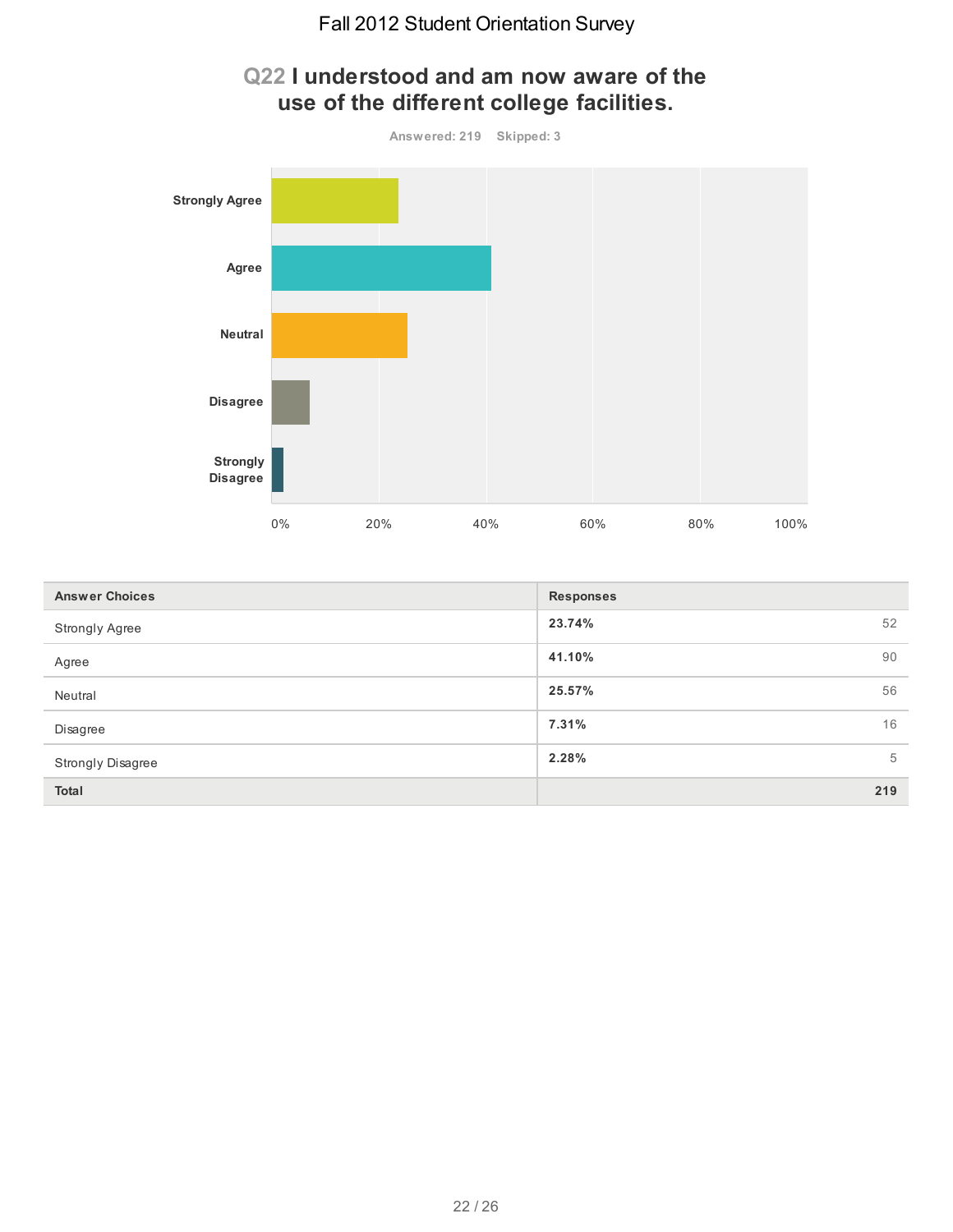#### **Q23 I understood and am now aware of the services provided by the security department.**



| <b>Answer Choices</b> | <b>Responses</b> |
|-----------------------|------------------|
| Strongly Agree        | 25.23%<br>55     |
| Agree                 | 99<br>45.41%     |
| Neutral               | 47<br>21.56%     |
| Disagree              | 12<br>5.50%      |
| Strongly Disagree     | 5<br>2.29%       |
| <b>Total</b>          | 218              |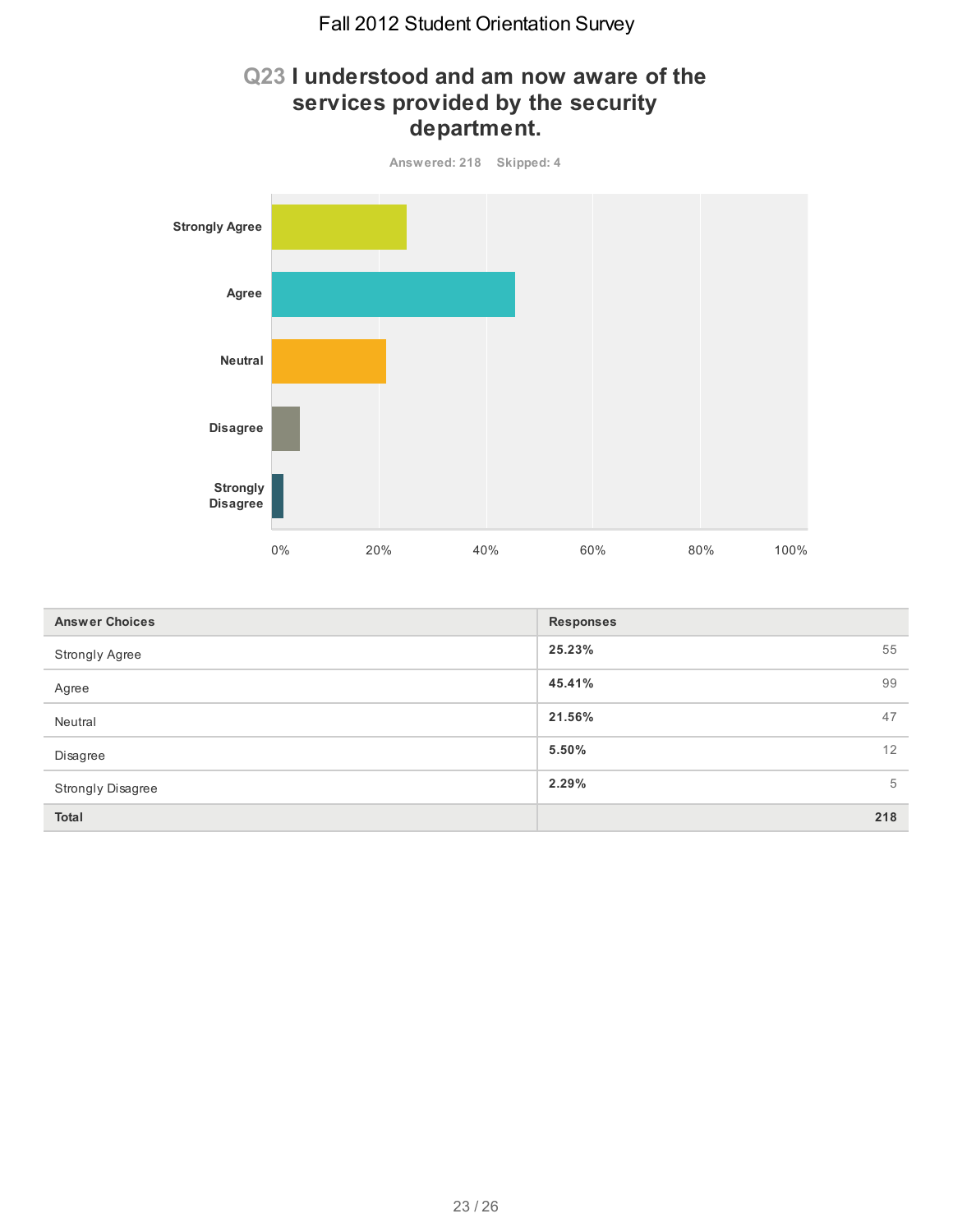

| <b>Answer Choices</b> | <b>Responses</b>        |
|-----------------------|-------------------------|
| Very Satisfied        | 35.21%<br>75            |
| Satisfied             | 47.42%<br>101           |
| Neutral               | 34<br>15.96%            |
| Dissatisfied          | 1.41%<br>3              |
| Very Dissatisfied     | $0\%$<br>$\overline{0}$ |
| <b>Total</b>          | 213                     |

#### 24 / 26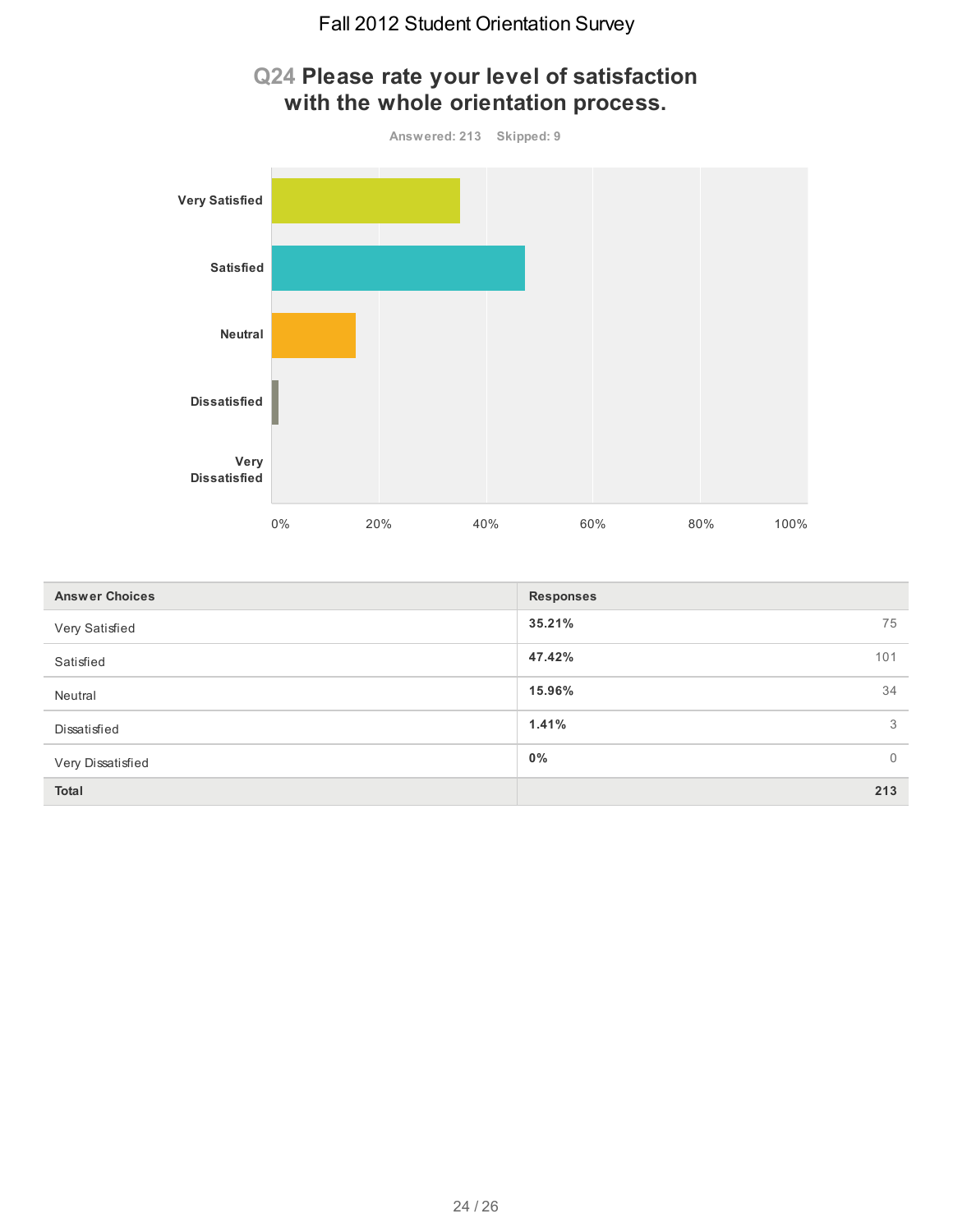# **Q25 Please tell us something from the orientation that you find interesting and may benefit you.**

**Answered: 126 Skipped: 96**